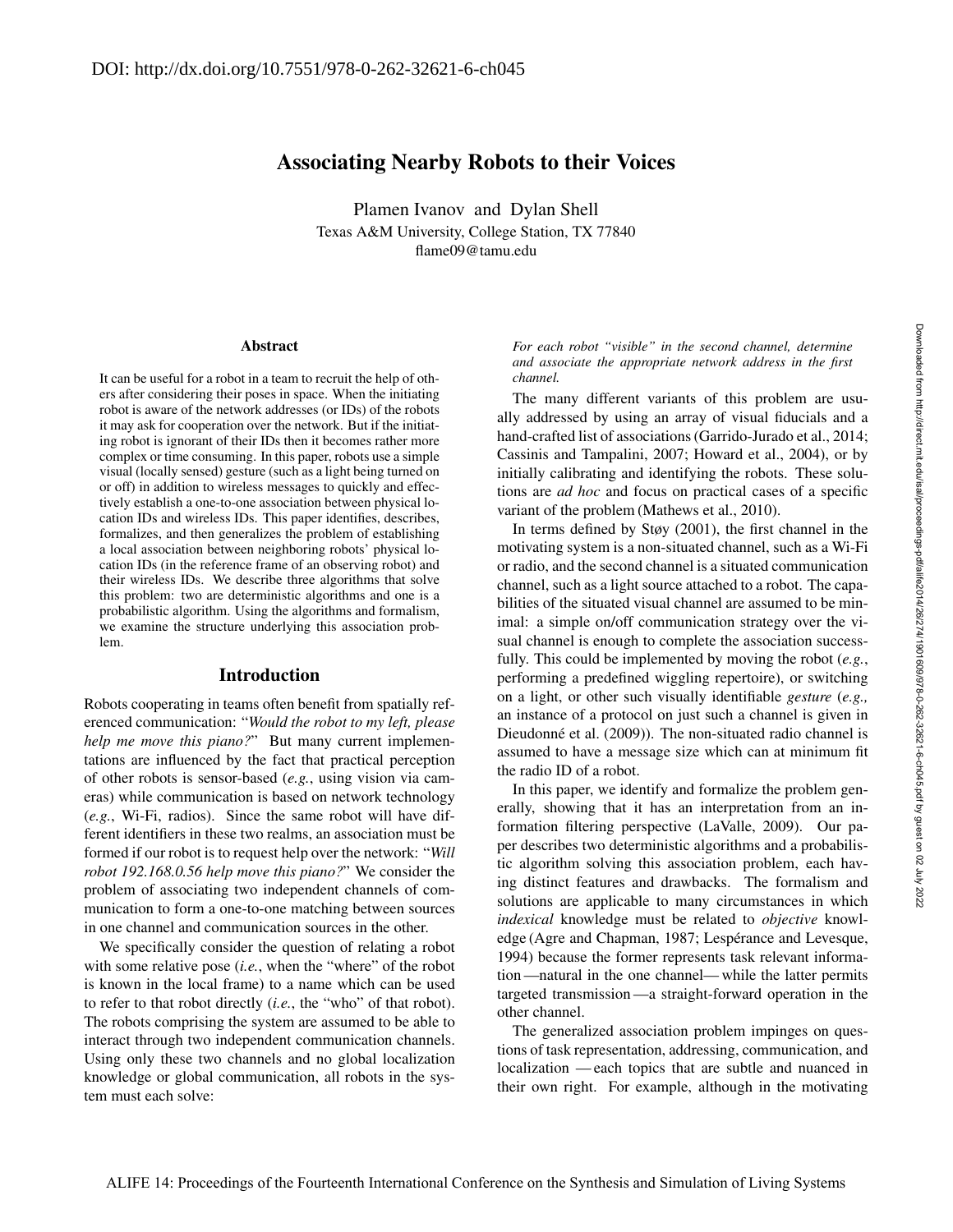piano moving scenario the indexical, task-relevant channel is the visual, situated channel, this need not be the case. Using this formalism we have made a step towards identifying and understanding the subtleties involved.

# Related Work

Practically speaking, marker systems are limited in the number of unique identifiers which can be encoded, suffer from reliability issues of correctly identifying markers, have restrictions on the maximum distance at which markers can be identified and in what environments they can be deployed, and have significant hardware and software requirements (Garrido-Jurado et al., 2014; Cassinis and Tampalini, 2007). Solutions that require calibration of global knowledge are especially undesirable as system size increases.

The idea of *spatially targeted communication* in Mathews et al. (2010) and the model and solutions they use have similarities with the model and solutions we describe. However, their approach is only a solution for a pair of robots in the system. The model lends itself to analysis through the extinction probability of a branching processes (Haccou et al., 2007); we return to discuss this means of analysis later. Dieudonné et al. (2009) present a multi-robot system in which robots are indistinguishable from each other and there is no explicit means of communication. Their approach is remarkable because it considers a weak synchronicity model, but it makes strong sensing assumptions, precluding use in most real robot settings.

Mutual or collective localization in a multi-robot system (*e.g.*, Franchi et al. (2009); Fox et al. (2000)) is related to the association problem presented in this paper because a global metric reference frame provides unique labels for each robot. Oftentimes, however, the cost of localizing all the robots is greater than one wishes to pay merely for targeted communication.

#### Problem Definition and Formalism

In this section we give a precise description of the multirobot system and the problem which we address.

#### Motivating System

Consider a multi-robot system composed of  $n$  robots, which are spread arbitrarily across an environment. Each robot in the system can directly observe and distinguish from the environment some nearby robots using a camera. Robots can also flash a light on and off. The camera and light form a single bit communication channel — the camera channel. Each robot can also directly communicate through messages over a wireless channel with robots in range. Each robot has a wireless **ID** and itself assigns **location IDs** (for example, local range and bearing pairs) to robots it can recognize through its camera.

Every robot starts knowing  $n$  and the IDs of robots they can receive messages from in either of the channels. The robots have no knowledge of which wireless ID is assigned

to which robot. The operation of the robots is modeled with synchronous, discrete time steps. Both channels have a limited transmission range *i.e.,* a robot is unable to receive messages from all robots in the system directly.

The goal is for each robot to form a one-to-one association between the location IDs of robots in the camera channel and the wireless IDs of robots in the wireless channel.

#### Generalized Formal Specification

A generalized formal definition of the problem follows. Graphs representing the system are depicted in Fig. 1.

Definition 1. *We model a multi-robot system that has one radio communication channel (channel 1) and one physically situated communication channel (channel 2) with the tuple:*  $\langle G_1 = \langle V, E_1 \rangle, G_2 = \langle V, E_2 \rangle, C_1, C_2, f_1, f_2 \rangle$ *where*

- *1.* V *is a set of vertices, each representing a robot.*
- 2.  $G_1 = \langle V, E_1 \rangle$  *and*  $G_2 = \langle V, E_2 \rangle$  *are two directed graphs representing the connectivity of the system of robots over the two communication channels,*
- 3.  $E_1 \subseteq V \times V$  has directed edges s.t.  $e \equiv (v_i, v_j) \in E_1$ . *This is interpreted as robot* i *being able to receive a onehop message from robot* j *over channel* 1*,*
- *4.*  $E_2 \subseteq V \times V$  *is analogous, but for channel 2,*
- 5.  $E_2 \subseteq E_1$  this is the channel **inclusion property**, stat*ing that if* i *can receive a channel 2 message from a robot then it is guaranteed to be able to receive a channel 1 message from that robot too,*
- *6.*  $f_1$ ,  $f_2$  *are labeling functions of the form*  $f: V \times V \mapsto C$ *which are applied to channels 1 and 2, respectively.*
- 7.  $C_1$  *and*  $C_2$  *are the label sets for channels 1 and 2.*

Each channel has an associated labeling function and the set of labels correspond to addresses (wireless IDs and location IDs, respectively). In the motivating system, the labeling functions will provide unique IDs for the wireless channel (IP addressed) and locally unique IDs (defined precisely, next) for the location channel. The labeling functions are not known to the robots. The only requirement is that whatever procedure makes the ID assignment does not violate the following property:

#### Property 1. *Labeling functions have:*

$$
\forall x, y, z \in V, e_y = (x, y) \in E_{ch} \land
$$
  

$$
e_z = (x, z) \in E_{ch} \Rightarrow f_{ch}(e_y) \neq f_{ch}(e_z).
$$

Property 1 ensures that each neighborhood will have nonrepeating IDs, which we call *locally unique IDs*. In the motivating system, it applies to the location IDs. It also holds for global IDs which are not locally in conflict *i.e.,* no individual robot will see the same wireless ID broadcasted by two different robots in its wireless neighborhood. Note that any labeling that provides unique IDs satisfies property 1.

To examine an individual robot's perspective we introduce several additional concepts.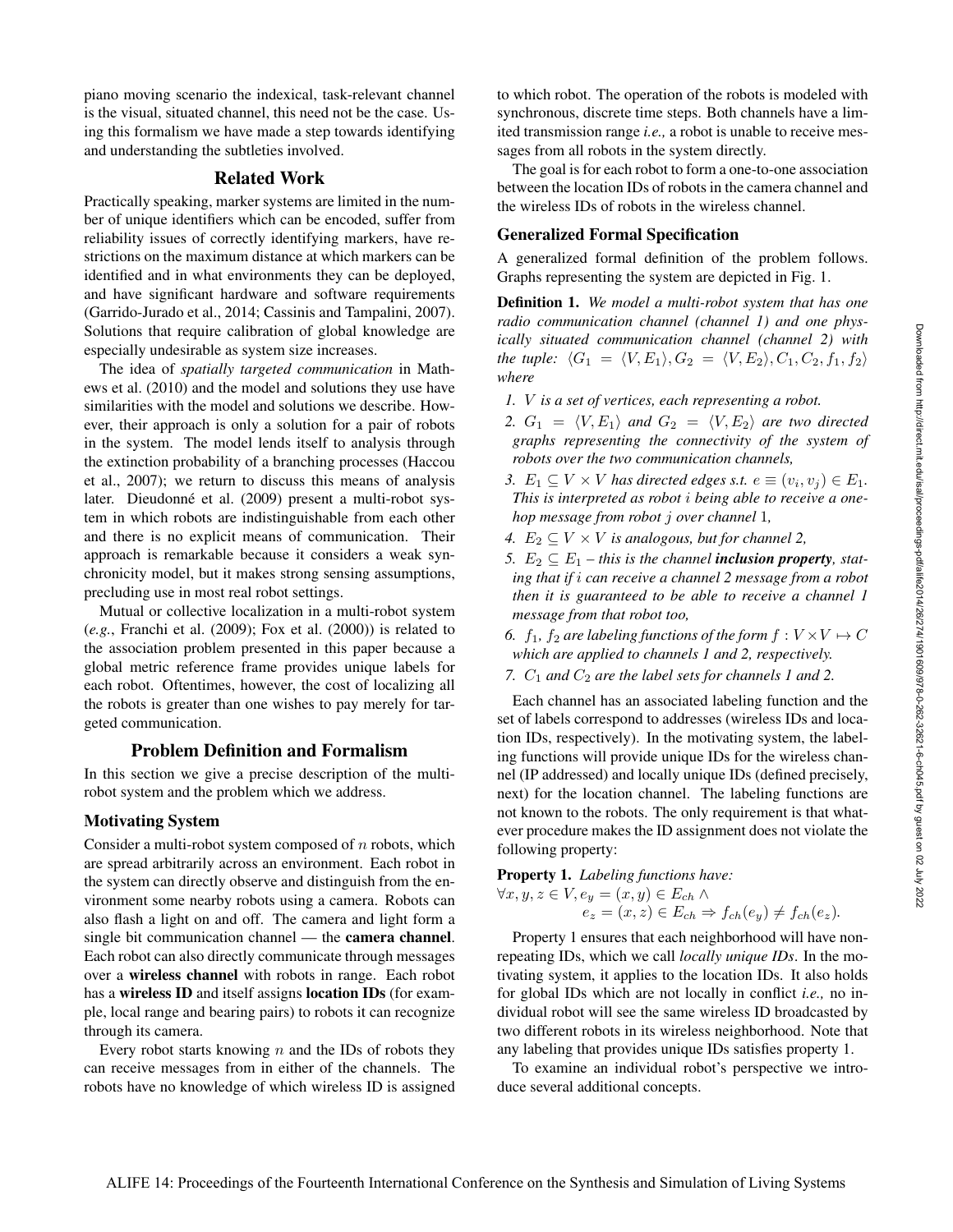

Figure 1: This figure presents a view of a local neighborhood around a robot in a multi-robot system (A) and some of the graphs which are associated with the channel association problem  $(B)$ ,(C). The wireless communication channel (in red) connects robot  $R_1$  to some of the robots surrounding it. The camera communication channel (in blue) has a more restricted view of robots in the system. Robot  $R1$  is only aware of the set of IDs which correspond to the connection edges of each channel. The robot represents its knowledge of the association between IDs as a bipartite graph as shown in (C).

Definition 2. *A neighborhood is a subset of the system centered on an individual robot* i*. A neighborhood can be de*scribed by the tuple  $\langle V^i, E^i_1, E^i_2, f_1, f_2, C^i_1, C^i_2 \rangle$  where

- *1.* i *indicates the robot centered in the neighborhood,*
- 2.  $V^i$  consists of robots for which a directed edge  $e \equiv$  $(v_i, v_j) \in E_1$  *exists,*
- 3.  $E_1^i$  and  $E_2^i$  contain all directed edges in  $E_1$  and  $E_2$ *which have robot* i *as source.*
- 4.  $C_1^i$ ,  $C_2^i$  are the labels given to edges in  $E_1^i$  and  $E_2^i$  by  $f_1$ *and*  $f_2$ *, respectively.*

Definition 3. *The local view of robot* i *is the information directly available to the robot. It can be described by the* tuple  $\langle n, C^i_1, C^i_2, O^i = \langle O^i_1, O^i_2, ... O^i_t \rangle \rangle$  where

- *1.* n *is the maximum possible robots in the entire system,*
- 2.  $C_1^i$  and  $C_2^i$  are label sets as previously defined,
- 3.  $O^i = \langle O_1^i, O_2^i, ... O_t^i \rangle$  is a sequence of observations *(Def. 5) of the robots in the neighborhood of* i*, and* t *is the time step during which an observation was made.*

Definition 4. *An activation captures the ground truth of the communication state of a neighborhood for a given time* step t, described by the tuple  $A_t^i = \langle C_{1At}^i, C_{2At}^i \rangle$  where

- 1.  $C_{1At}^{i}$  *is the set of labels of robots which are in range of and from which a message was sent to robot* i *on channel 1 during time step* t*,*
- 2.  $C_{2At}^{i}$  *is defined similarly for channel* 2.

Definition 5. *An observation is an individual robot's perception of an activation for a given time step* t *and is de*scribed by the tuple  $O_t^i = \langle C_{1Ot}^i, C_{2Ot}^i \rangle$  where

- 1.  $C_{1Ot}^i$  is the set of labels of robots from which a message *was received by robot* i *on channel 1 during the time step,*
- 2.  $C_{2Ot}^{i}$  is defined similarly for channel 2.

Given the assumptions about no failure and no interruption in messages, activations and their corresponding observations are identical.

Definition 6. *Each robot maintains an information state, or i-state, which represents the current knowledge the robot* *has about its neighborhood. The i-state is described by the* bipartite graph  $S^i = \langle C_1^i, C_2^i, E_{1-2} \rangle$  where

- 1.  $C_1^i$  and  $C_2^i$  are label sets as previously defined and rep*resent the two distinct vertex sets of the graph,*
- 2.  $E_{1-2}$  *is the edge set of the graph and represents possible associations between elements from each label set.*

Each robot starts in complete ignorance of the actual oneto-one association of labels. As observations arrive, it updates its i-state by removing edges from the graph.

### Definition 7. *The one-to-one association problem for each robot* i *is:*

*Input: a local view with an observation sequence, Output: a complete or partial one-to-one association between channel* 1 *labels and channel* 2 *labels for the label* tuple  $\langle C_1^i, C_2^i \rangle$  corresponding to *i's neighborhood.* 

### Algorithms to Solve the Association Problem

In this section we present three algorithms that can be used to achieve the one-to-one association problem in a multirobot system. The algorithms operate for a system with the following properties:

- 1. There are no communication failures, lost messages or message degradation.
- 2. The channel inclusion property holds.
- 3. The minimum message size for the wireless channel is  $log_2(n)$  bits.
- 4. The message size for the visual channel is 1 bit.
- 5. Every robot can receive and process messages from any number of robots in each channel during a given time step. Robots can only send one message in each channel during a given time step.

A listener is a robot from whose perspective we are analyzing the system. A message pair consists of the transmission of a message in each channel by a given robot during the same time step. The earlier assumption that each listener begins knowing the number of robots it can receive messages from in each channel can be achieved by having a single time step in which every robot transmits a message pair.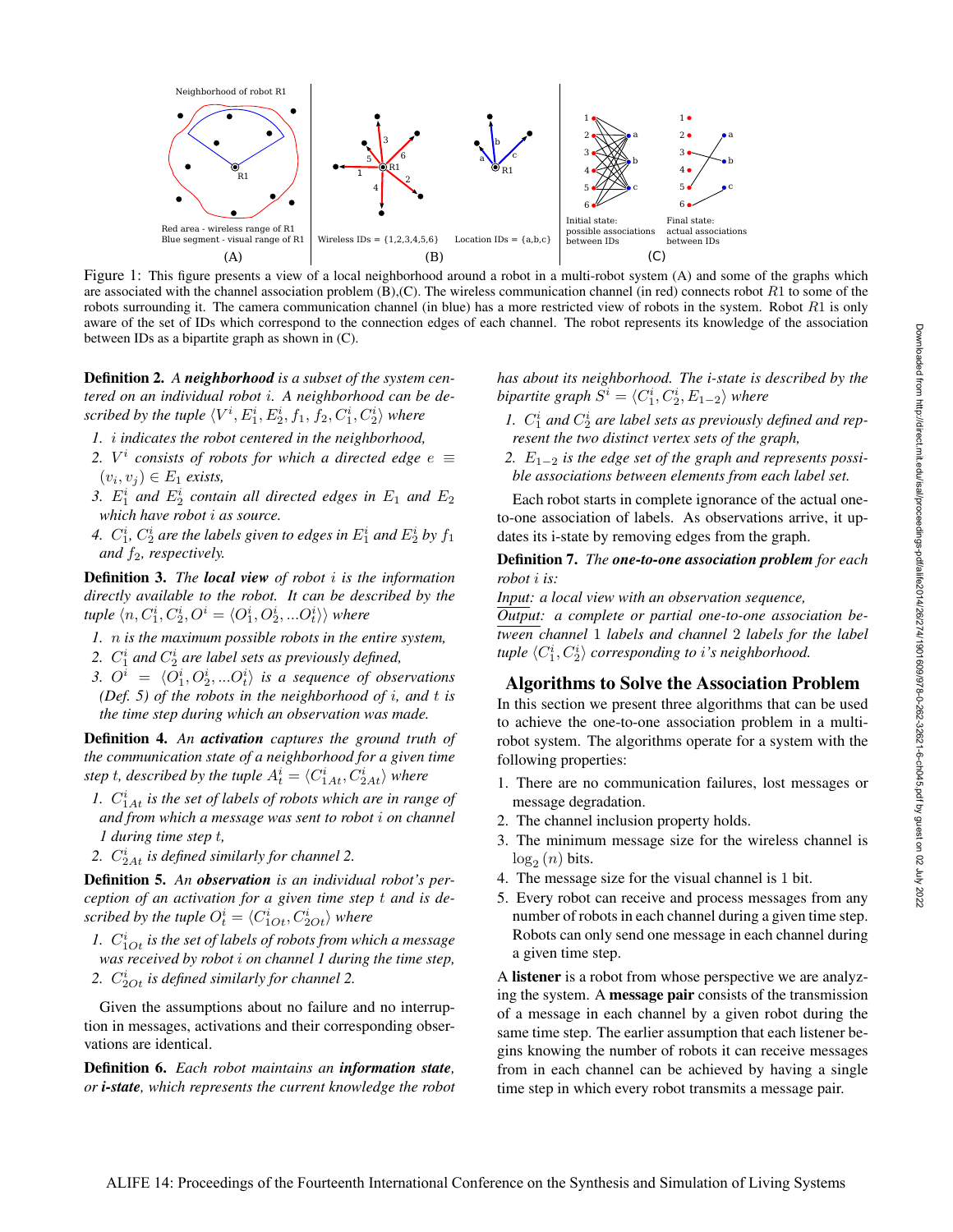### Naïve Algorithm.

In the Naïve algorithm, every robot emits a visual message during the time step which is equivalent to the robot's wireless ID. A listener simply fills a table associating a wireless ID to a location ID which is currently active. The pseudo code for this algorithm can be seen below.

| <b>Algorithm 1</b> Naïve Algorithm                                                                                                                                                                                                                                                        |                                                                                                                                                                    |  |
|-------------------------------------------------------------------------------------------------------------------------------------------------------------------------------------------------------------------------------------------------------------------------------------------|--------------------------------------------------------------------------------------------------------------------------------------------------------------------|--|
| <b>procedure NATVE</b><br>matchTable<br>for $t \leftarrow 1, n + 1$ do<br>if $t-1 == m \nu ID$ then<br>broadcast(visualMessage)<br>end if<br><b>if</b> messages Received() <b>then</b><br><b>if</b> $local\_robot.isActive()$ <b>then</b><br>end if<br>end if<br>end for<br>end procedure | $\triangleright$ [wireless ID, location ID] pairs<br>$\triangleright$ For each possible wireless ID<br>$pair \leftarrow [t-1, locationID]$<br>matchTable.add(pair) |  |
|                                                                                                                                                                                                                                                                                           |                                                                                                                                                                    |  |

### Logarithmic Algorithm

In the Logarithmic algorithm the fact that  $n$  identifiers can be represented with  $\log_2(n)$  bits is used. The listener associates each observable robot with an array of size  $log_2(n)$ . At time step t, all robots whose  $t^{th}$  bit is equal to 1 will emit a visual message. After each time step a listener can fill one more bit in the array of bits corresponding to the wireless IDs of the visually active robots. The pseudo code is below.

Algorithm 2 Logarithmic Algorithm

|     | 1: procedure LOGARITHMIC                                  |
|-----|-----------------------------------------------------------|
| 2:  | self_bit_arr $\leftarrow$ to_bit_array(my_ID)             |
| 3:  | table_arr $\leftarrow$ array[num_neighbors][ $log_2(n)$ ] |
| 4:  | for $t \leftarrow 1$ , $\log_2(n) + 1$ do                 |
| 5:  | <b>if</b> self_bit_arr[ $t-1$ ] = 1 <b>then</b>           |
| 6:  | broadcast(visualMessage)                                  |
| 7:  | end if                                                    |
| 8:  | <b>for</b> $i \leftarrow 0$ , num_neighbors <b>do</b>     |
| 9:  | if neighbor[ $j$ ].isActive() then                        |
| 10: | table_arr[t][j] = 1                                       |
| 11: | end if                                                    |
| 12: | end for                                                   |
| 13: | end for                                                   |
|     | 14: end procedure                                         |

#### Probabilistic Algorithm

In the Probabilistic algorithm all robots construct an  $h \times s$ i-state matrix to represent their i-state. Here  $h$  represents the number of robots in direct communication over channel 1 ( $C_1^i$  from  $S^i$ ) and  $s$  – the number of robots over channel  $2(C_2^i$  from  $S^i$ ). The i-state starts filled with 1's, which indicates complete ignorance of the one-to-one associations. Each cell in the i-state matrix corresponds to an edge in  $E_{1-2}$  from  $S^i$ . The wireless IDs (labels) of all robots that are within communication range are associated to an activity array  $(C_{1Ot}^i$  from  $O_t^i)$  that keeps track of which robot

transmitted a message in the current time step (1 is used to denote a transmission). Each wireless ID is given an index  $w \in [0, h - 1]$ . Similarly, the location IDs are associated with an activity array  $(C_{2Ot}^i \text{ from } O_t^i)$ . Each location ID is given an index  $l \in [0, s-1]$ . At any moment the i-state matrix contains the listener's current information about the matching between wireless IDs and location IDs.

During each time step, each robot emits a message pair with 50% probability. Every listener fills in an  $h \times s$  observation matrix, which captures an observation of the neighborhood made during the current time step. This matrix is filled based on the following principle: The  $[w][l]$  entry in the observation matrix is filled with a 1 if both the  $w^{th}$  wireless ID and  $l^{th}$  location ID were active during the current time step. All other entries are filled with 0's.

Once the observation matrix has been constructed it is used to update the i-state matrix of the listener. All  $[w][l]$ entries from the observation matrix for which either the  $w^{th}$ wireless ID or  $l^{th}$  location ID have been active in the current time step are multiplied with the corresponding i-state matrix entries. This produces a new i-state matrix.

Once the i-state matrix contains only s 1's, the one-to-one association problem for the listener and its neighborhood is complete. The non-zero  $[w][l]$  entries tell us that the  $w^{th}$ wireless ID and the  $l^{th}$  location ID belong to the same robot.

Pseudo code appears in Algorithm 3, and an i-state and observations for a single run of the algorithm for one neighborhood are depicted in Fig. 2.

| <b>Algorithm 3</b> Probabilistic Algorithm |                                         |                                                            |
|--------------------------------------------|-----------------------------------------|------------------------------------------------------------|
|                                            | 1: procedure PROBABILISTIC              |                                                            |
| 2:                                         | broadcast(messagePair)                  |                                                            |
| 3:                                         | $\boldsymbol{h}$                        | $\triangleright$ number of wireless IDs in range           |
| 4:                                         | $\mathcal{S}_{0}$                       | $\triangleright$ number of location IDs in range           |
| 5:                                         | $istate[h][s] \leftarrow 1's$           |                                                            |
| 6:                                         | $\omega bserv[h][s]$                    |                                                            |
| 7:                                         | $wifi\_activity h $                     | $\triangleright$ 0 - inactive, 1 - active                  |
| 8:                                         | $vis\_activity[s]$                      | $\triangleright$ 0 - inactive, 1 - active                  |
| 9:                                         | for each time step do                   |                                                            |
| 10:                                        | if $fairCoinFlip()$ then                |                                                            |
| 11:                                        | broadcast(messagePair)                  |                                                            |
| 12:                                        | end if                                  |                                                            |
| 13:                                        |                                         | $wifi\_activity \leftarrow receivedWifiMsgs()$             |
| 14:                                        |                                         | $vis\_activity \leftarrow receivedVisMsgs()$               |
| 15:                                        |                                         | $observ \leftarrow fillObs(wifi\_activity, vis\_activity)$ |
| 16:                                        | $istate \leftarrow updateState(observ)$ |                                                            |
| 17:                                        | if $istate.isFinal()$ then              |                                                            |
| 18:                                        | $ready \leftarrow TRUE$                 |                                                            |
| 19:                                        | end if                                  |                                                            |
| 20:                                        | end for                                 |                                                            |
|                                            | 21: end procedure                       |                                                            |

#### Information Space Interpretation

Although only the probabilistic algorithm explicitly uses the idea of an information space, both deterministic algorithms have an information space interpretation. In this section we examine the information space explored by the algorithms.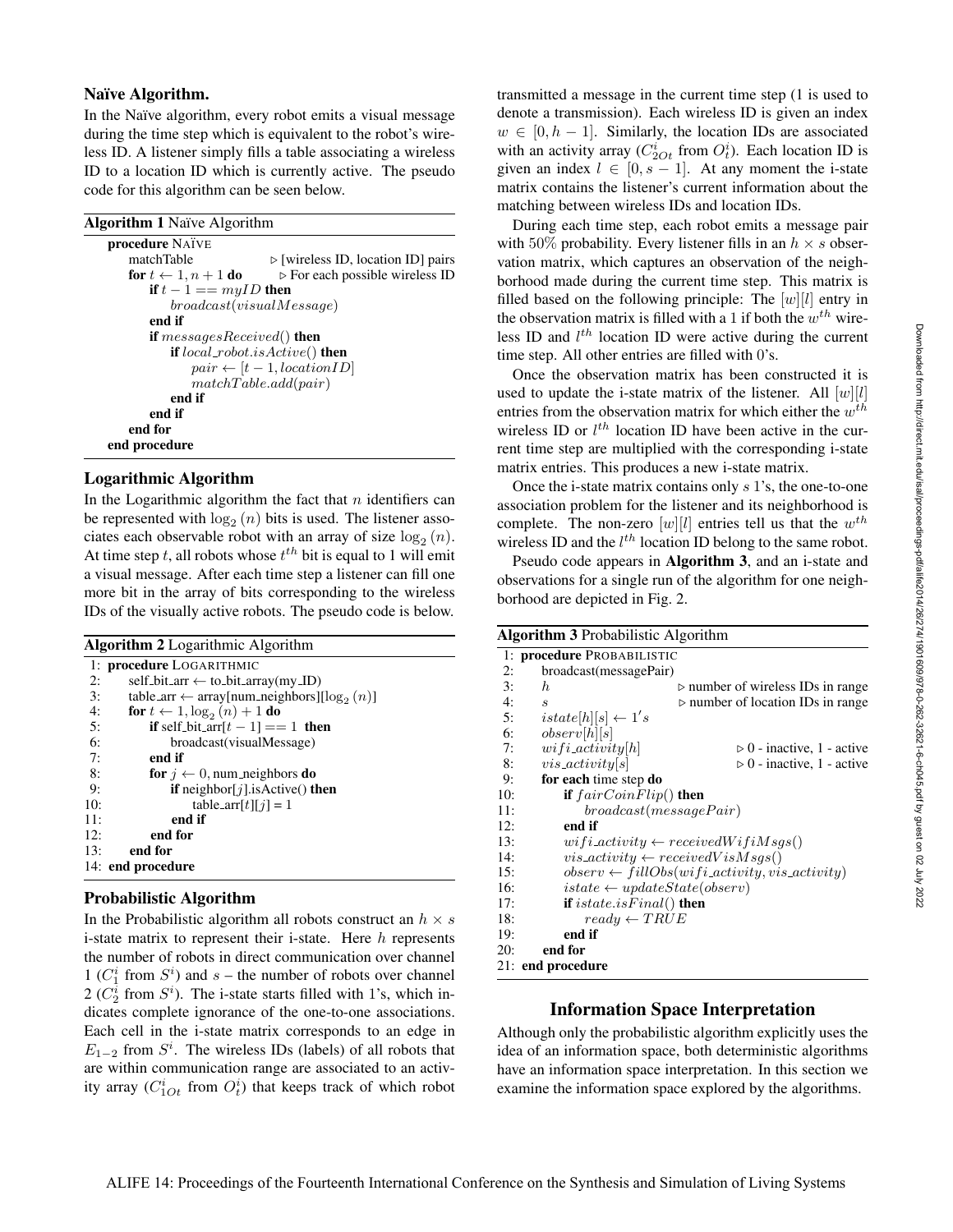

Figure 2: An i-state path through the transition graph. Here we can see the i-state of the robot (the matrices in ovals) and its progression as the robot makes observations (the matrices in squares). Bipartite graphs corresponding to each i-state and observation appear at the top.

#### Structure of Individual I-States and Observations

As observations about the neighborhood are made, a listener can update its i-state accordingly. The initial i-state is an  $h \times s$  complete bipartite graph. An observation partitions the i-state bipartite graph into active and inactive vertices. All edges between an active and inactive vertex are eliminated from the i-state graph. The partitioned vertices form bipartite sub-graphs. Once such a partitioning occurs, the listener has reduced the potential associations between wireless IDs and location IDs. Every subsequent observation can split the already existing partitions further.

An observation can partition the vertices in such a way that it brings no additional information about the neighborhood. There are two observations which always bring no information: all robots are active or no robots are active. These are the zero-information observations. Observations can be paired based on symmetry – the partitioning these pairs induce on the i-state bipartite graph is the same.

The final i-state is a disconnected bipartite graph which is composed of bipartite sub-graphs of size 2 or 1. The subgraphs of size 2 indicate a one-to-one association between a wireless ID and a location ID while the sub-graphs of size 1 show that a wireless ID belongs to a robot which cannot be observed by the listener.

The number of i-states for a given neighborhood is finite and can be found by calculating Bell's number for a set of size h. Bell's number counts the number of ways a set of a given size can be partitioned in.

The number of observations for a given neighborhood is  $2<sup>h</sup>$ . Since we have assumed an activation probability for a robot to be 50% (during the probabilistic algorithm), all neighborhood activations and corresponding observations have the same probability of occurring.

### I-State Transition Graph

The i-states and observations for a given neighborhood form the directed i-state transition graph. The i-states form the vertex set of the transition graph and the directed edges correspond to the set of observations which lead from one istate to another. A version of the transition graph can be seen in Fig. 3. The figure shows all i-states for a  $4 \times 3$  neighborhood (4 wireless IDs and 3 location IDs), all i-state to i-state transitions, and the number of observation for each transition.

The graph highlights properties of the i-state space:

- 1. The i-states can be grouped into several categories based on the number of partitions of the initial i-state bipartite graph they contain. We call these categories levels. There are h levels in each transition graph corresponding to same size partitions of the graph  $S<sup>i</sup>$ . The initial i-state is at level 1 (trivial partition of the graph  $S<sup>i</sup>$ ), and the final i-state is at level  $h$  (there are  $h$  partitions of the graph  $S<sup>i</sup>$ ). Any intermediate level will have between 2 and  $h-1$ partitions of  $S^i$ .
- 2. At each next level the number of zero-information states doubles.
- 3. At each level the transition probability is equal for all transitions (for the probabilistic algorithm).
- 4. Each i-state can transition to itself (through zeroinformation observations).
- 5. There are no transitions between i-states from a higher partition level to a lower partition level and inside a level (with the exception of self-transitions).

### Deterministic Algorithms and the I-State Graph

The Naïve algorithm uses only observations resulting from a single active robot. This restricts the paths through the transition graph to a subset of the 1-level transitions. The Logarithmic algorithm, on the other hand, allows any  $n$ -step path through the transition graph. The specific path for both algorithms is predetermined once a neighborhood is formed.

#### Algorithm Performance Analysis

After examining the information space we can examine the performance of the three algorithms presented earlier.

### Naïve Algorithm

The Naïve algorithm runs for  $n$  time steps, where  $n$  is the number of unique IDs that can be used by the system of robots. The algorithm runs for  $n$  time steps regardless of how many of the *n* identifiers are in use by actual robots. Every agent emits only one message during the execution of this algorithm – at most  $n$  for the entire system.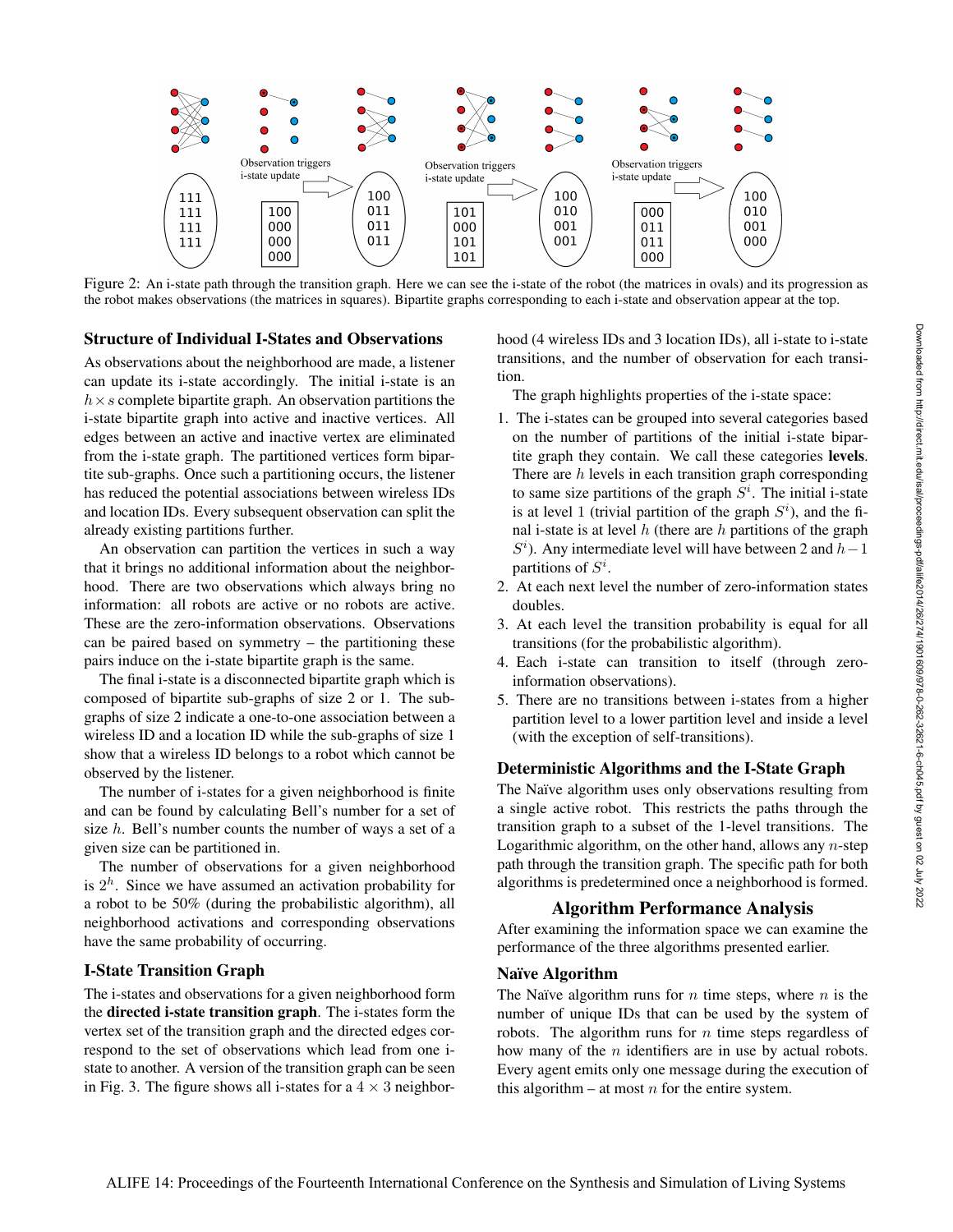

Figure 3: I-state transition graph and corresponding transitional probability matrix for the case of  $h = 4$  wireless,  $s = 3$  location IDs. Each graph node contains an  $h \times s$  state matrix and each edge is labeled with the number of observations which trigger the given transition.

#### Logarithmic Algorithm

The Logarithmic algorithm runs for  $log_2(n)$  time steps and generates at most  $\frac{1}{2}n \log_2(n)$  messages. This is due to the fact that at most half of all robots will emit a message pair at each time step, since only half of all possible unique IDs will have a 1 in their  $i^{th}$  bit.

#### Probabilistic Algorithm

The one-to-one association problem for a neighborhood of size  $h \times s$  has a lower bound of  $ceil(\log_2(s))$  time steps. The best case scenario for the association problem occurs when each observation made by the listener splits all current partitions of the i-state bi-graph  $S<sup>i</sup>$  evenly.

Due to the probabilistic nature of this algorithm, its overall analysis is not straightforward and a closed-form solution for its expected running time has not been discovered.

Mathews et al. (2010) present a probabilistic algorithm which can be modeled as a branching process and show an approximate upper bound for the mean of the expected time. Robots participating in the algorithm solving this model "die-off". The authors emphasize the difficulty in finding a closed form solution for the probability density function of the process.

We were unable to apply this model to the more general system we present here. The difficulty arises from successfully identifying elements of our model which can be regarded as "individuals" in a population which can be discarded (produce zero offspring).

Another approach is to use the transition probability matrix corresponding to the directed i-state transition graph. The graph has the necessary properties of an absorbing Markov chain (Grinstead and Snell, 1997) — it has an absorbing state (the final state) and this state can be reached from any other state in the graph (transient states). See Fig. 3 for an example of the transition probability matrix. The expected number of steps from any state to reaching the final state can be calculated using the following formula:

$$
\mathbf{t} = (I - Q)^{-1} \mathbf{1} \tag{1}
$$

Here Q is a  $t \times t$  matrix containing all transient to transient transition probabilities,  $t$  denotes a vector of size  $t$ ,  $I$  is the identity matrix, and 1 is a column vector of all 1's. The  $i<sup>th</sup>$ element of t gives the average expected number of steps to absorption if the process started from the  $i^{th}$  transient state. Thus, Eq. (1) can be used to calculate the expected running time to complete the one-to-one association problem for a given neighborhood.

This approach, however, is prohibitively expensive for all but the smallest values of  $h$ . As was noted earlier, the number of i-states  $(t)$  for a given neighborhood is given by Bell's number:  $B_h$ . Berend and Tassa (2010) give an upper bound of Bell's number which is  $O(h!)$  and  $\Omega(2^h)$ . A simple application of all possible observations to all possible i-states can generate the matrix in  $O(2<sup>h</sup>B<sub>h</sub>)$  time. The matrix inversion needed in Eq. (1) will take  $O(B_h^3)$ . The absorbing Markov chain method, therefore, runs in  $O(h!^3)$ .

A third approach is to simulate the running of the algorithm and gather statistical data. This was done by simulating activations of a neighborhood and running the Probabilistic algorithm until a one-to-one association was made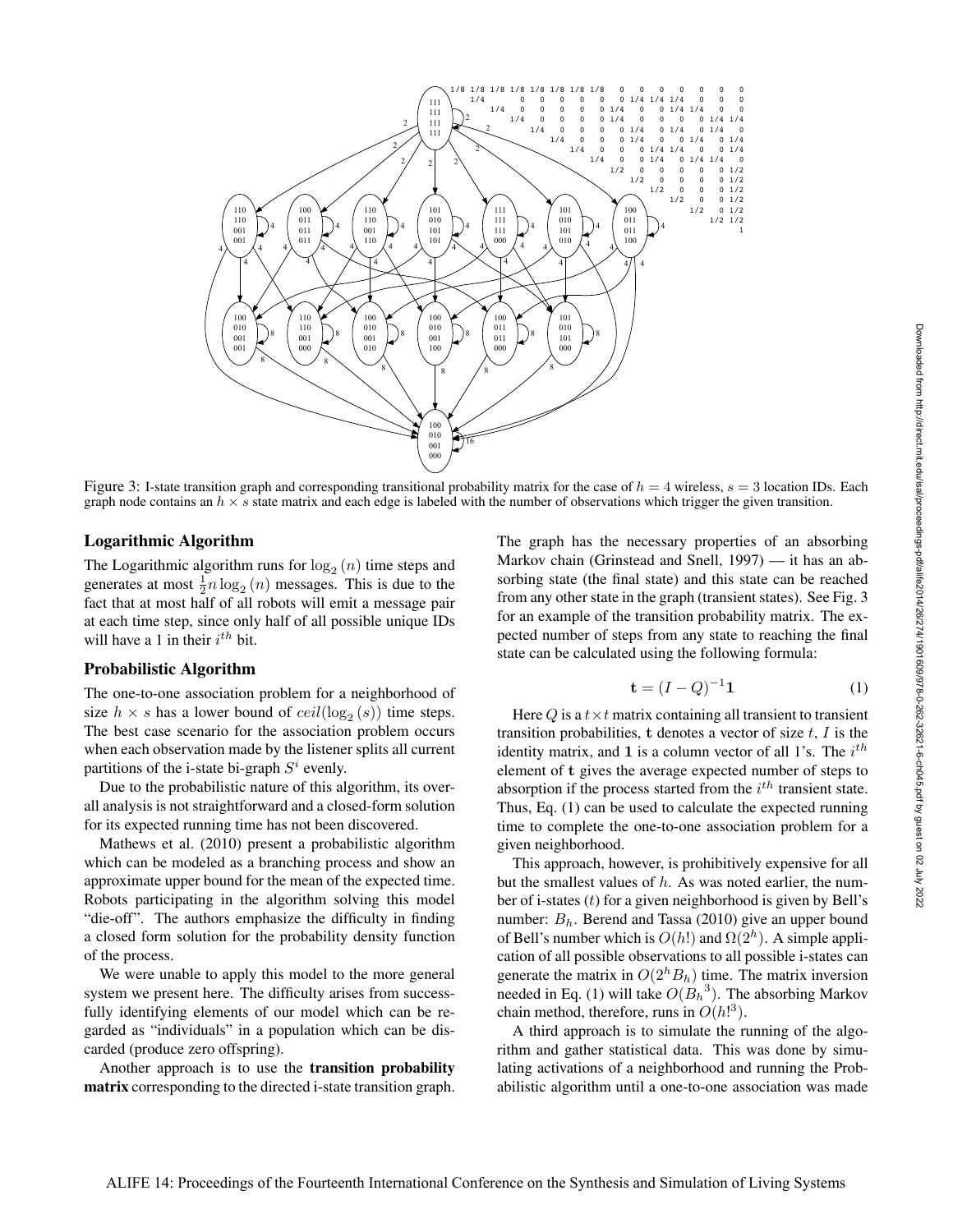or a threshold was reached. Each neighborhood was run between 50, 000 and 100, 000 times. We simulated all neighborhood size combinations of  $h \in [2, 85]$  and  $s \in [1, h-1]$ . To validate the date from the simulation we also calculated the precise expected value for all combinations of  $h \in [2, 8]$  and  $s \in [1, h - 1]$  using the absorbing Markov chain approach. The absorbing Markov chain method results matched the simulation results up to the precision we used during the calculations (0.0001 time steps).

The results from the simulation trials of neighborhoods up to size 40 can be seen in Fig. 4, the remaining trial data is omitted to keep the figure more readable.

The results from the simulation can be informally approximated (further work is needed to get a good fit for the data) by the following two functions which give the expected time steps to complete the one-to-one association problem:

1.  $2\log_2(h)\log_2(s+1)$ 

2.  $arsinh (hs)$ 

Using the first function, we can approximate the number of expected messages a given robot will emit:  $0.5 \times$  $2\log_2(h)\log_2(s+1)$ . The h and s would be based on the longest lasting neighborhood the robot participates in and assumes that the robots stop transmitting messages once all their neighbors inform them that they have completed the one-to-one association. For a dynamic system, this assumption would not be true and the robot may continue transmitting messages after the initial association has been completed.

#### Algorithm Comparison

The two deterministic algorithms have a performance which is dependent on the global size of the system. They also provide an exact execution time for the one-to-one association problem. The Naïve algorithm gives us the slowest performance but uses the least amount of messages. The Logarithmic algorithm is faster than the Naïve one but requires an increase in the number of messages used. The two deterministic algorithms also require very minimal use of the wireless channel (only used during the first system wide transmission, which is not strictly required for the Logarithmic algorithm).

The probabilistic algorithm does not depend on the global size of the system. Every robot can quickly achieve the oneto-one association for its neighborhood. This algorithm has the disadvantage that it has no guaranteed time expectancy. The overall performance of the system is dependent directly on the types of neighborhoods that compose it so an analysis of the robot distribution may be required before choosing this algorithm.

# Relaxing Assumptions and Extending the Formalism

In this section we discuss relaxing some of the assumptions introduced in the course of the paper. We show that after



Figure 4: This is a plot of the average number of time steps to complete the association problem for all  $h \times s$  neighborhoods for which  $h \in [2, 40]$  and  $s \in [1, h - 1]$ . Every neighborhood was simulated between 50,000 and 100,000 times to obtain the results

relaxing these assumptions the formalism still applies and the algorithms can still be used with minor modifications.

We have assumed that robots operate in an environment with no noise, communication errors or failures. This assumption guarantees that when a robot sends a message it is always received. This results in edges in the i-state (possible associations) being either 0 or 1. If we allowed noise, communication errors and failures, an observation may carry false positives or false negatives. The formalism and probabilistic algorithm can still handle this case. However, instead of a 0 or 1 stored as a possible association between two IDs, an appropriate statistical measure is computed and stored for each possible association. This makes the bipartite graph representing an i-state a weighted one. The finite information space interpretation presented in this paper is not directly applicable to this case.

The channel inclusion property imposes restrictions on how the coverages of the communication channels are related. The assumption in this paper guarantees that a robot's continued observation will result in an i-state in which all robots in visual (channel 2) range will be matched to robots in wireless (channel 1) range. This restricts the possible final i-states. If the assumption is relaxed fully, the resulting final i-state may be an empty i-state (a fully disconnected bipartite graph) indicating that the sets of robots in each channel are completely disjoint. The formalism will still correctly represent the system. Perhaps more surprisingly, all three algorithms correctly handle this situation with no modification other than a modified stopping condition.

We specify that there are two communication channels. The addition of more channels can be beneficial for the Probabilistic algorithm, as it can partition the i-state bipartite graph faster. This, however, would require the i-state's dimensions to grow as the number of channels. In this work we have not pursued any analysis on the impact on performance that the addition of channels will have.

The visual channel is assumed to be a binary channel. If the visual channel can distinguish between several colors, as done in (Mathews et al., 2010), the effective bit-rate of